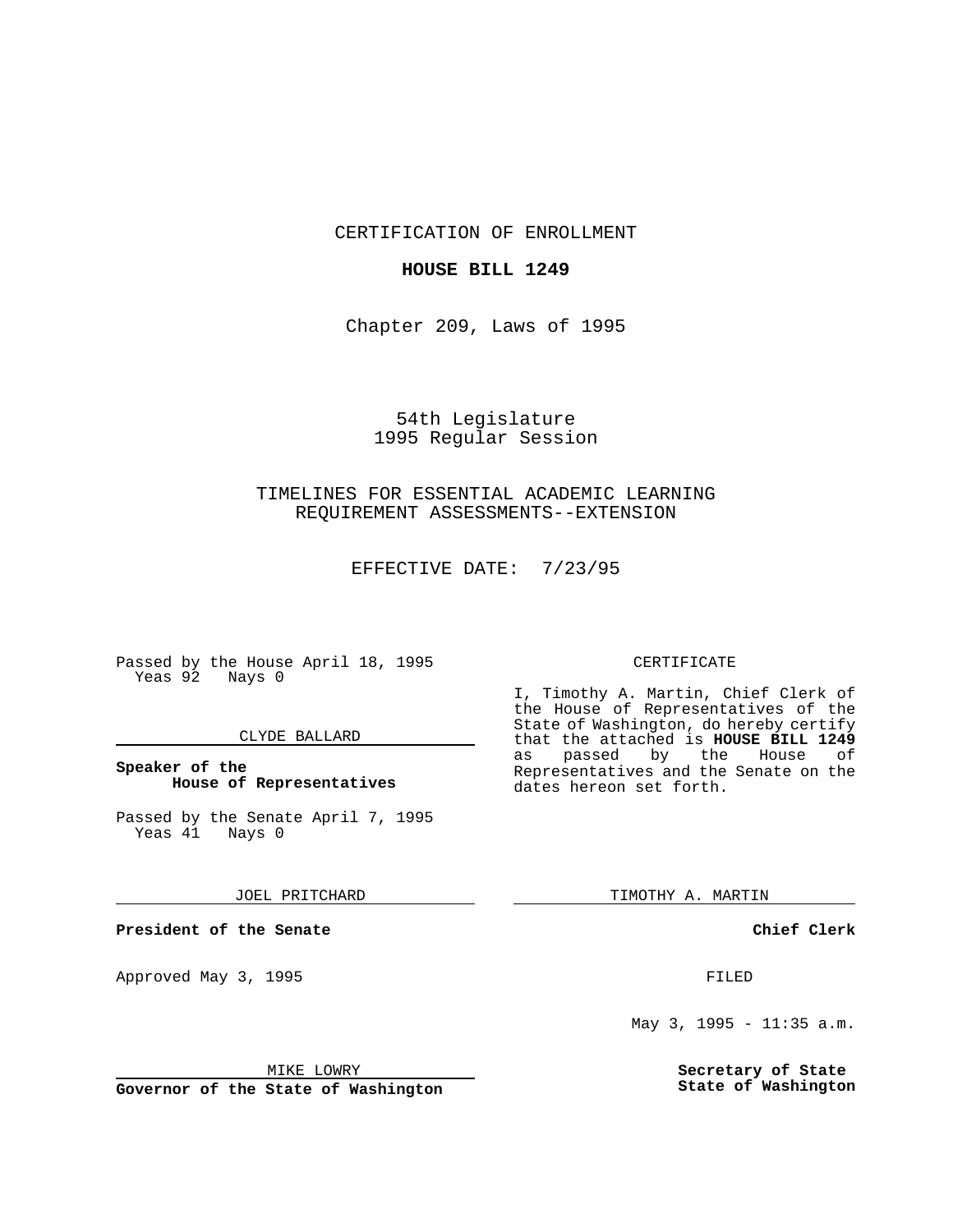## **HOUSE BILL 1249** \_\_\_\_\_\_\_\_\_\_\_\_\_\_\_\_\_\_\_\_\_\_\_\_\_\_\_\_\_\_\_\_\_\_\_\_\_\_\_\_\_\_\_\_\_\_\_

\_\_\_\_\_\_\_\_\_\_\_\_\_\_\_\_\_\_\_\_\_\_\_\_\_\_\_\_\_\_\_\_\_\_\_\_\_\_\_\_\_\_\_\_\_\_\_

### AS AMENDED BY THE SENATE

Passed Legislature - 1995 Regular Session

#### **State of Washington 54th Legislature 1995 Regular Session**

**By** Representatives Brumsickle and Cole; by request of Office of Financial Management and Superintendent of Public Instruction

Read first time 01/18/95. Referred to Committee on Education.

 AN ACT Relating to changing timelines for essential academic learning requirement assessments; amending RCW 28A.630.885; amending 1992 c 141 s 203 (uncodified); and providing an expiration date.

BE IT ENACTED BY THE LEGISLATURE OF THE STATE OF WASHINGTON:

 **Sec. 1.** RCW 28A.630.885 and 1994 c 245 s 13 are each amended to read as follows:

 (1) The Washington commission on student learning is hereby established. The primary purposes of the commission are to identify the knowledge and skills all public school students need to know and be able to do based on the student learning goals in RCW 28A.150.210, to develop student assessment and school accountability systems, and to take other steps necessary to develop a performance-based education system. The commission shall include three members of the state board 14 of education, three members appointed by the governor before July 1, 1992, and five members appointed no later than June 1, 1993, by the governor elected in the November 1992 election. The governor shall appoint a chair from the commission members, and fill any vacancies in gubernatorial appointments that may occur. The state board of education shall fill any vacancies of state board of education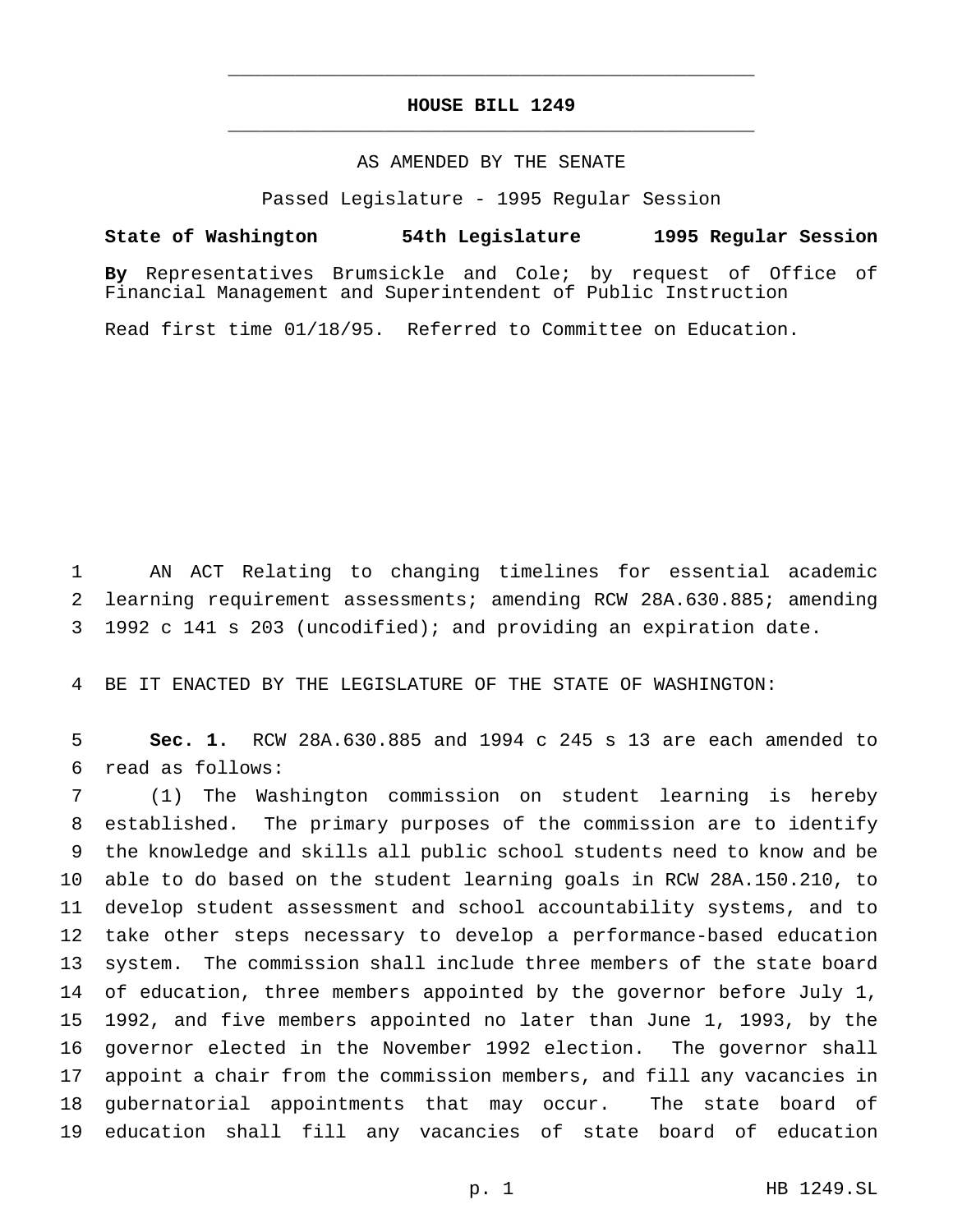appointments that may occur. In making the appointments, educators, business leaders, and parents shall be represented, and nominations from state-wide education, business, and parent organizations shall be requested. Efforts shall be made to ensure that the commission reflects the racial and ethnic diversity of the state's K-12 student population and that the major geographic regions in the state are represented. Appointees shall be qualified individuals who are supportive of educational restructuring, who have a positive record of service, and who will devote sufficient time to the responsibilities of the commission to ensure that the objectives of the commission are achieved.

 (2) The commission shall establish advisory committees. Membership of the advisory committees shall include, but not necessarily be limited to, professionals from the office of the superintendent of public instruction and the state board of education, and other state and local educational practitioners and student assessment specialists.

 (3) The commission, with the assistance of the advisory committees, shall:

 (a) Develop essential academic learning requirements based on the student learning goals in RCW 28A.150.210. Essential academic learning requirements shall be developed, to the extent possible, for each of the student learning goals in RCW 28A.150.210. Goals one and two shall be considered primary. Essential academic learning requirements for RCW 28A.150.210(1), goal one, and the mathematics component of RCW 28A.150.210(2), goal two, shall be completed no later than March 1, 1995. Essential academic learning requirements that incorporate the remainder of RCW 28A.150.210 (2), (3), and (4), goals two, three, and four, shall be completed no later than March 1, 1996. To the maximum extent possible, the commission shall integrate goal four and the knowledge and skill areas in the other goals in the development of the essential academic learning requirements;

 (b)(i) The commission shall present to the state board of education and superintendent of public instruction a state-wide academic assessment system for use in the elementary, middle, and high school years designed to determine if each student has mastered the essential academic learning requirements identified in (a) of this subsection. The academic assessment system shall include a variety of assessment methods, including performance-based measures that are criterion-referenced. Performance standards for determining if a student has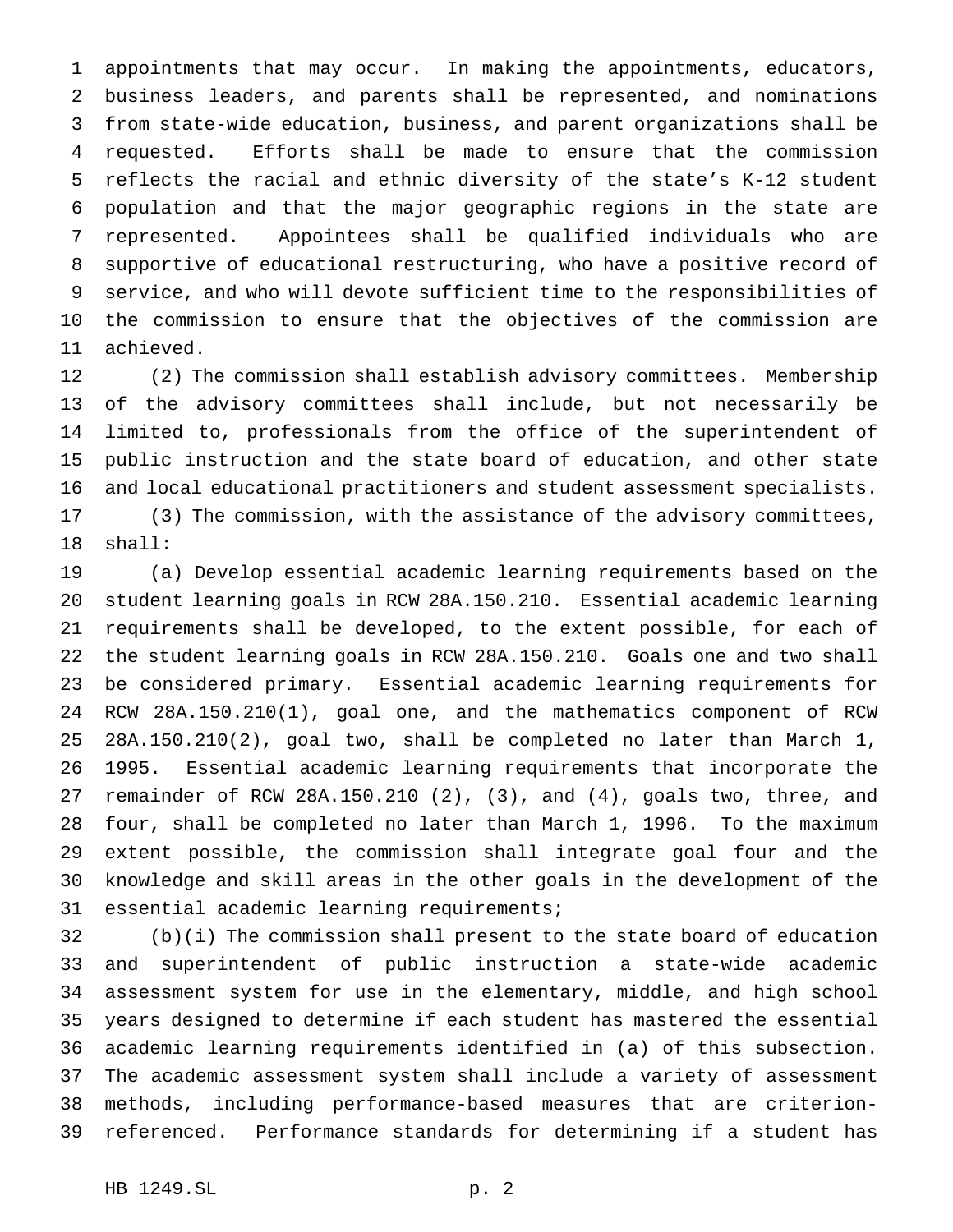successfully completed an assessment shall be initially determined by the commission in consultation with the advisory committees required in subsection (2) of this section.

 (ii) The assessment system shall be designed so that the results under the assessment system are used by educators as tools to evaluate instructional practices, and to initiate appropriate educational support for students who have not mastered the essential academic learning requirements at the appropriate periods in the student's educational development.

 (iii) Assessments measuring the essential academic learning requirements developed for RCW 28A.150.210(1), goal one, and the mathematics component of RCW 28A.150.210(2), goal two, shall be initially implemented by the state board of education and superintendent of public instruction no later than the 1996-97 school year, unless the legislature takes action to delay or prevent implementation of the assessment system and essential academic learning requirements. Assessments measuring the essential academic learning requirements developed for RCW 28A.150.210 (2), (3), and (4), goals two, three, and four, shall be initially implemented by the state board of education and superintendent of public instruction no later than the 21 ((1997-98)) 1998-99 school year, unless the legislature takes action to delay or prevent implementation of the assessment system and essential academic learning requirements. To the maximum extent possible, the commission shall integrate knowledge and skill areas in development of the assessments.

 (iv) Before the 2000-2001 school year, participation by school districts in the assessment system shall be optional. School districts that desire to participate before the 2000-2001 school year shall notify the superintendent of public instruction in a manner determined by the superintendent. Beginning in the 2000-2001 school year, all school districts shall be required to participate in the assessment system.

 (v) The state board of education and superintendent of public instruction may modify the essential academic learning requirements and academic assessment system, as needed, in subsequent school years.

 (vi) The commission shall develop assessments that are directly related to the essential academic learning requirements, and are not biased toward persons with different learning styles, racial or ethnic 39 backgrounds, or on the basis of gender;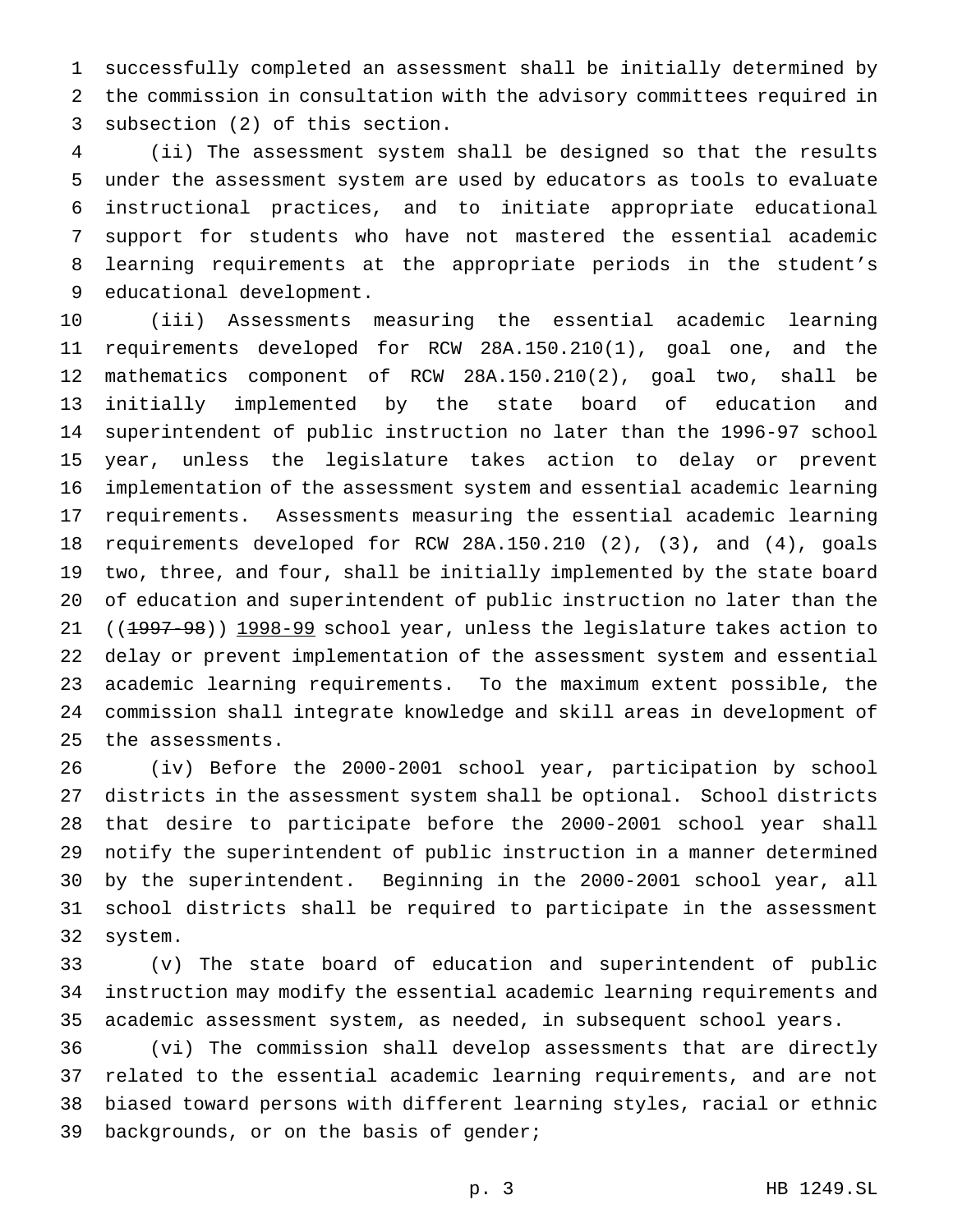(c) After a determination is made by the state board of education that the high school assessment system has been implemented and that it is sufficiently reliable and valid, successful completion of the high school assessment shall lead to a certificate of mastery. The certificate of mastery shall be obtained by most students at about the age of sixteen, and is evidence that the student has successfully mastered the essential academic learning requirements during his or her educational career. The certificate of mastery shall be required for graduation but shall not be the only requirement for graduation. The commission shall make recommendations to the state board of education regarding the relationship between the certificate of mastery and high school graduation requirements. Upon achieving the certificate of mastery, schools shall provide students with the opportunity to continue to pursue career and educational objectives through educational pathways that emphasize integration of academic and vocational education. Educational pathways may include, but are not limited to, programs such as work-based learning, school-to-work transition, tech prep, vocational-technical education, running start, and preparation for technical college, community college, or university education;

 (d) Consider methods to address the unique needs of special education students when developing the assessments in (b) and (c) of this subsection;

 (e) Consider methods to address the unique needs of highly capable students when developing the assessments in (b) and (c) of this subsection;

 (f) Develop recommendations on the time, support, and resources, including technical assistance, needed by schools and school districts to help students achieve the essential academic learning requirements. These recommendations shall include an estimate for the legislature, superintendent of public instruction, and governor on the expected cost 32 of implementing the academic assessment system;

 (g) Develop recommendations for consideration by the higher education coordinating board for adopting college and university entrance requirements for public school students that are consistent with the essential academic learning requirements and the certificate of mastery;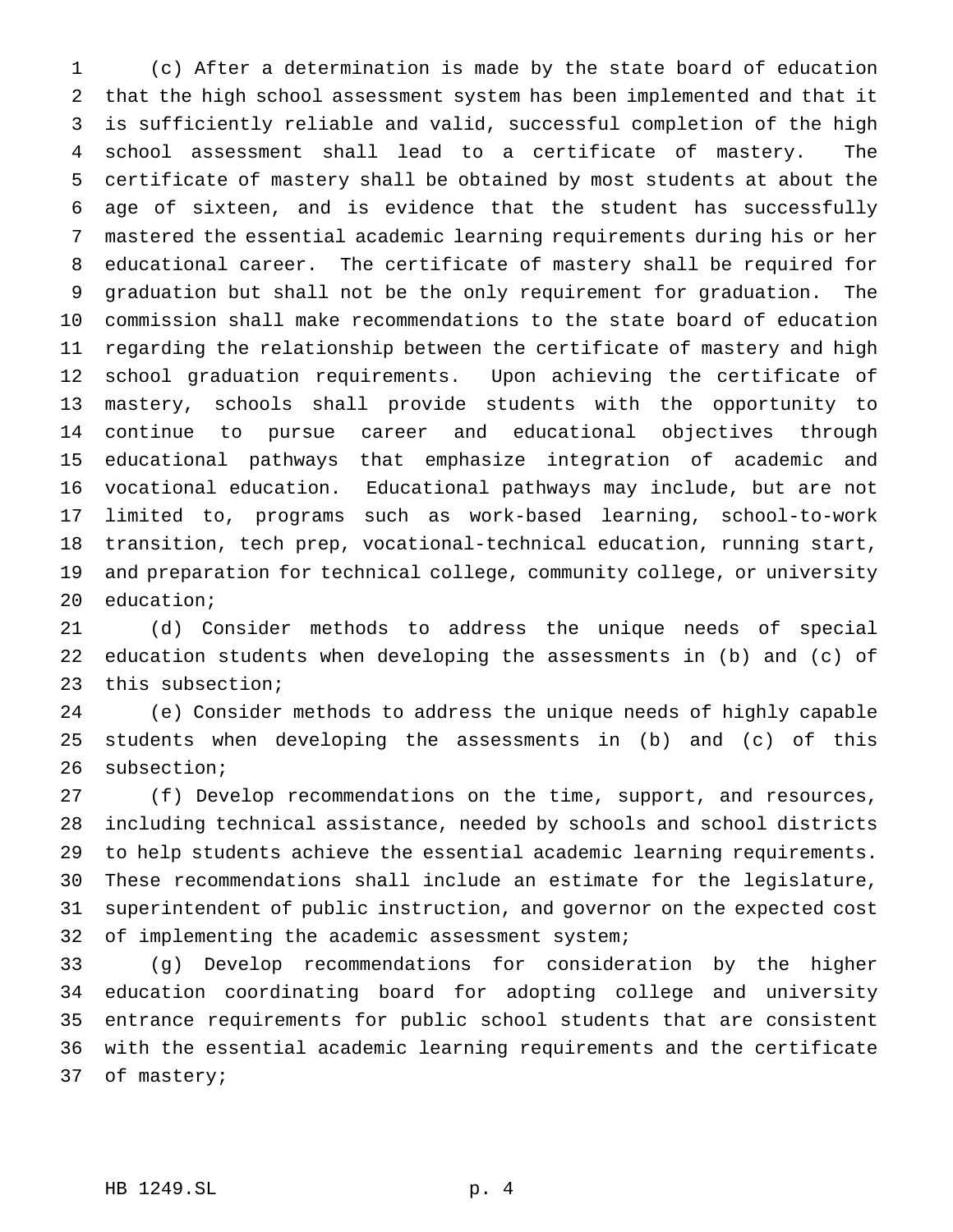(h) By ((December 1, 1998)) June 30, 1999, recommend to the legislature, governor, state board of education, and superintendent of public instruction:

 (i) A state-wide accountability system to monitor and evaluate accurately and fairly the level of learning occurring in individual schools and school districts. The accountability system shall be designed to recognize the characteristics of the student population of schools and school districts such as gender, race, ethnicity, socioeconomic status, and other factors. The system shall include school-site, school district, and state-level accountability reports; (ii) A school assistance program to help schools and school districts that are having difficulty helping students meet the essential academic learning requirements;

 (iii) A system to intervene in schools and school districts in which significant numbers of students persistently fail to learn the essential academic learning requirements; and

 (iv) An awards program to provide incentives to school staff to help their students learn the essential academic learning requirements, with each school being assessed individually against its own baseline. Incentives shall be based on the rate of percentage change of students achieving the essential academic learning requirements. School staff shall determine how the awards will be spent.

 It is the intent of the legislature to begin implementation of programs in this subsection (3)(h) on September 1, 2000;

 (i) Report annually by December 1st to the legislature, the governor, the superintendent of public instruction, and the state board of education on the progress, findings, and recommendations of the commission; and

 (j) Make recommendations to the legislature and take other actions necessary or desirable to help students meet the student learning goals.

 (4) The commission shall coordinate its activities with the state board of education and the office of the superintendent of public instruction.

 (5) The commission shall seek advice broadly from the public and all interested educational organizations in the conduct of its work, including holding periodic regional public hearings.

 (6) The commission shall select an entity to provide staff support and the office of the superintendent of public instruction shall